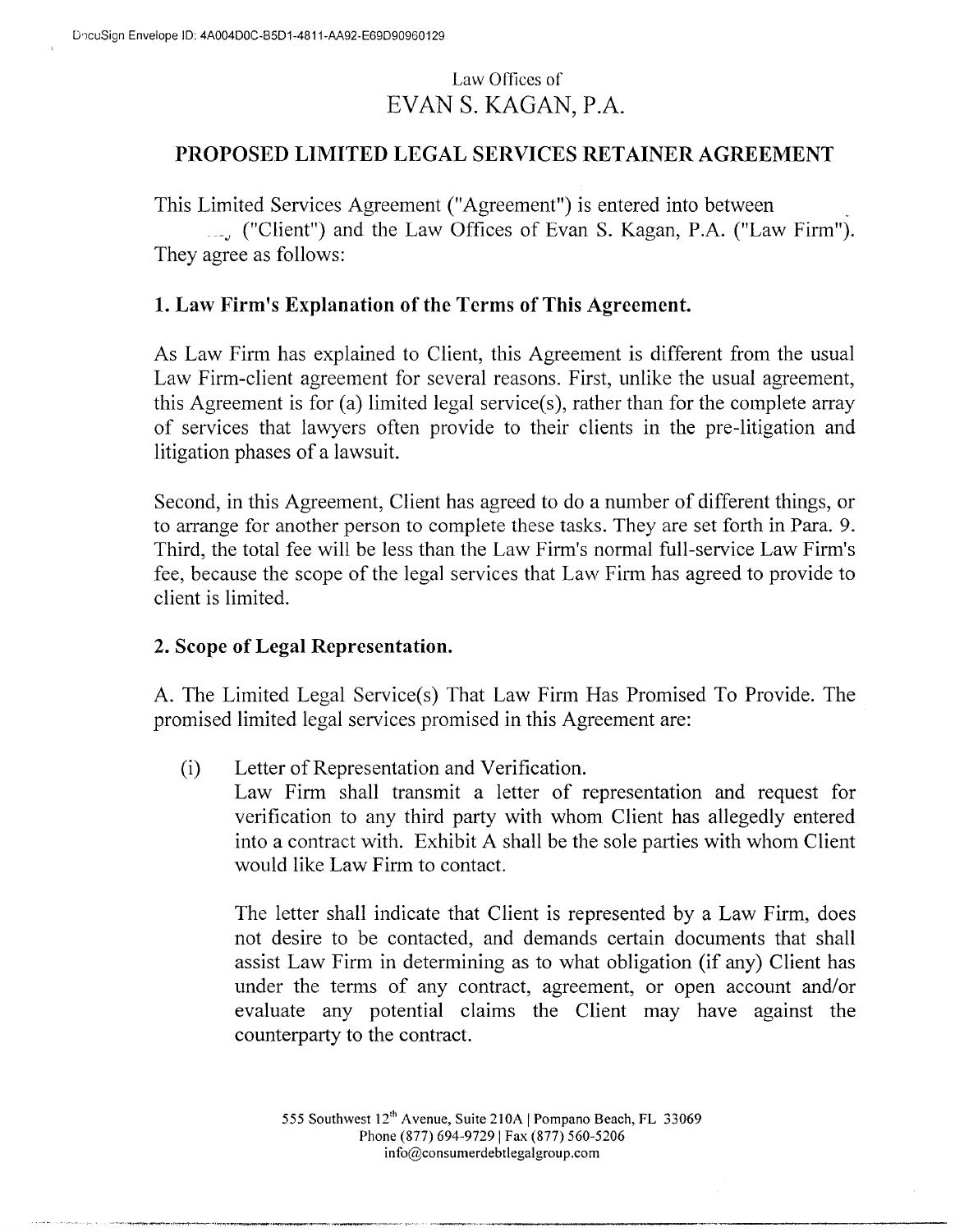$(ii)$ Auditing of Documents Produced.

> Law Firm shall audit the documents that are produced, including any original advertising, applications, disclosures, statements, contracts, correspondence to and from counterparty.

> The audit shall seek to identify any discrepancies in the accepted offer as well as any potential violations of federal and state consumer protection laws.

 $(iii)$ Instructions to Client.

> Law Firm shall identify Client's rights and remedies based upon the conclusion of the audit described above. Should Law Firm identify any immediate claims that are available to Client against counterparty, Law Firm shall request permission to initiate litigation.

> Prior to initiation of litigation, Client and Law Firm shall execute a "Litigation Agreement" that details the costs and fees associated with initiation of litigation. Generally, litigation services are provided on a contingency fee basis with no costs to the Client unless a recovery of damages and/or Law Firm's fee is had. Client may rescind any contract and direct Law Firm to cease performing under the terms of said contract.

(iv) Defensive Litigation.

In the event that Client shall be the subject of litigation, Law Firm shall defend Client in such action with such defense including the filing of any appeals. Client shall only be obligated to pay the filing fees associated with the filing of an appeal.

(v) Prosecution of Claims.

In the exclusive independent legal judgment of Law Firm, Law Firm shall prosecute any claims Client may have against any counterparty or any third party identified during the course of litigation.

(vi) Settlement of Claims. Law Firm shall cause counterparties and other parties to enter into Settlement and Release agreements. **THERE IS NO CHARGE TO** CLIENT FOR THE SERVICE OF RENEGOTIATING, **SETTLING, OR IN ANY OTHER WAY ALTERING THE TERMS** OF ANY DEBT BETWEEN THE CLIENT AND ANY **UNSECURED CREDITOR OR DEBT COLLECTOR, INCLUDING**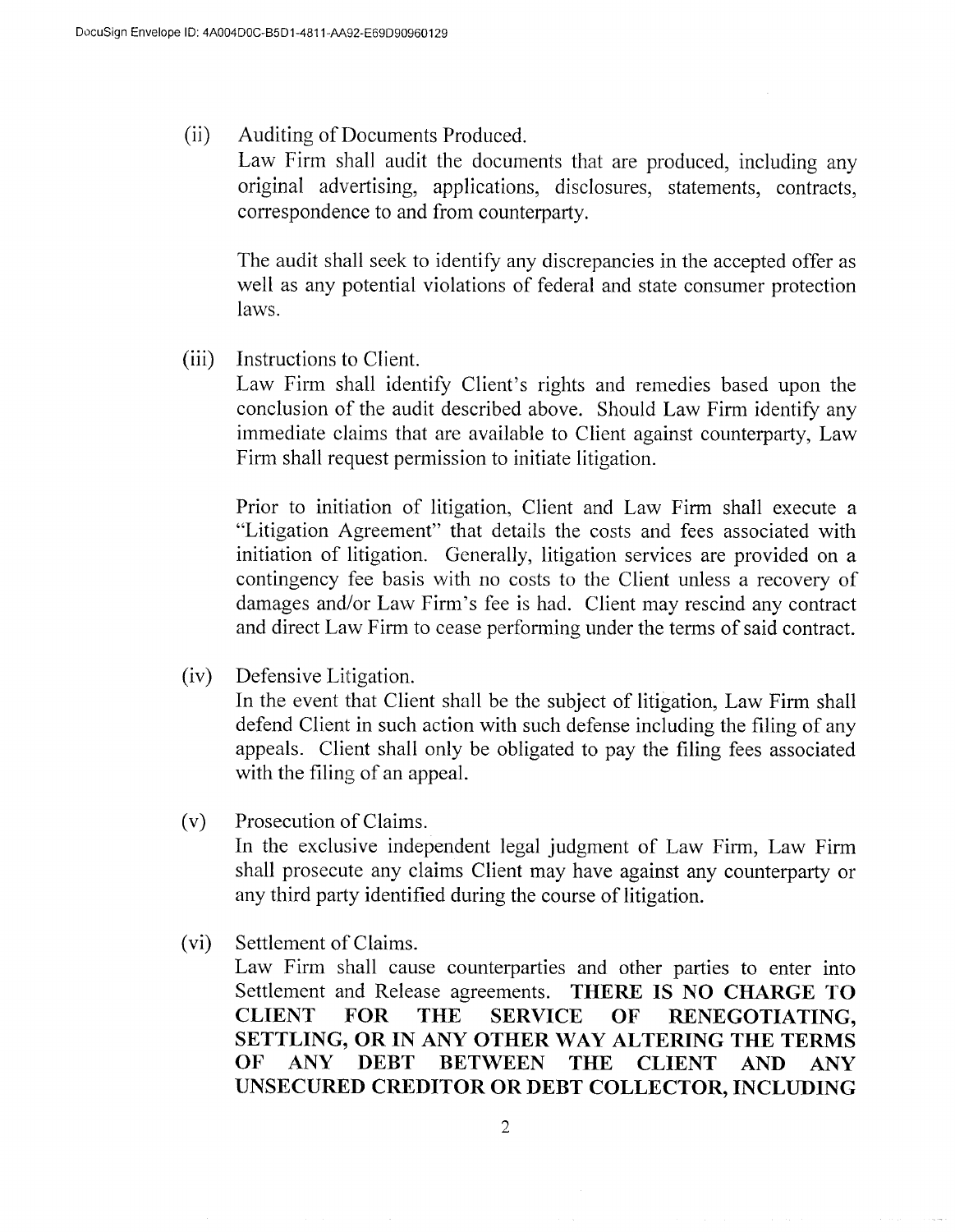# **A REDUCTION IN TFIE BALANCE, INTEREST RATE OR I'EES OWED. THIS SERVICE IS PROVIDED FREE OF CHARGE AND INCIDENTIAL TO SERVICES i-v ABOVE.**

(vii) Of Counsel Employment.

The Law Firm employs "Of Counsel" attorneys. Client understands that Law Firm employs attorneys that either reside in Client's state or are admitted to practice law in Client's state.

"Of Counsel" is a term that is used when the attorney is employed by the Law Firm but not a shareholder or partner. If you would like to obtain additional information regarding the Of Counsel attorney that resides in your state or is admitted to practice in your state, please contact your dedicated paralegal.

In the event that Client desires to add additional parties to Exhibit A, fees shall be adjusted accordingly.

B. Services Not Listed Above Will Not Be Provided. If a legal service is not listed in Para. 2 (A), Law Firm has not agreed to provide it to Client.

Again, the true test is whether the service is listed in Para. 2 (A). If not, Law Firm will not provide it.

## 3. **Effective Date of Agreement.**

This Agreement will take effect upon the execution of it by both parties, i.e., at a time when both parties have signed it.

### **4. Automatic Termination of Agreement.**

This Agreement automatically will terminate when Law Firm has provided the services set forth in Para. 2 (A) without any further act or communication by either Law Firm or Client. If Law Firm requests Client to do so, Client will support, as requested by Law Firm, Law Firm's right to stop representing Client when Law Firm has met his obligations under Para. 2 (A).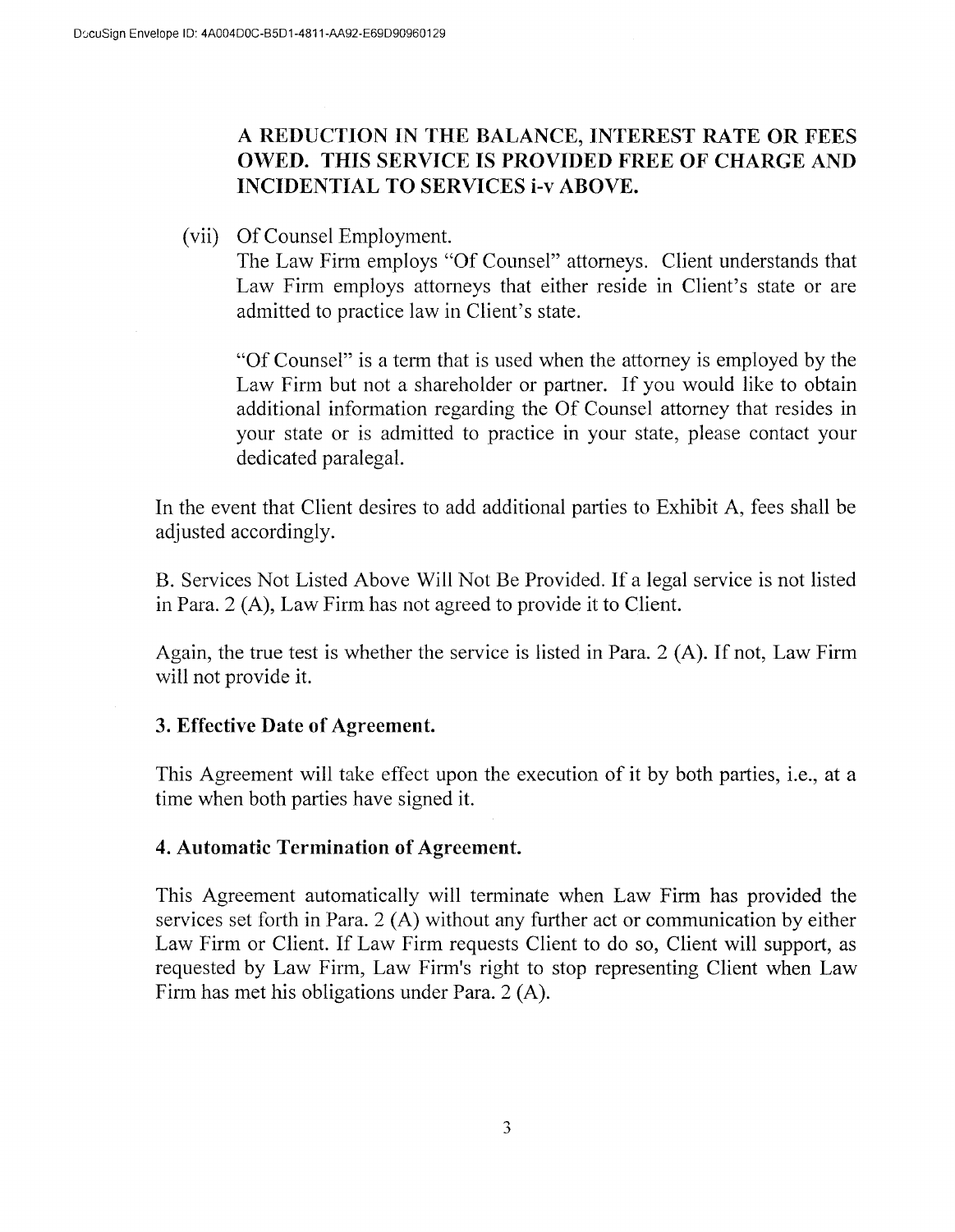# 5. **Law Firm's Fee.**

The Law Firms' fee for these services shall be a NON-REFUNDABLE fee of \$9,000.00 which includes an initial down payment of \$0.00. The fee is earned by the Law Firm upon receipt or billing. The remainder of the fee shall be paid in monthly installments as a convenience to the Client. Your monthly payment shall be \$500.00 per month for a period of 18 months.

## **6. Costs, Expenses, and Other Expenditures.**

There shall be **NO** additional monthly fees.

# 7. Obligations of **Client.**

To help Law Firm represent Client effectively, and to reduce the costs of the representation, Client agrees:

A. Maintain an accurate and complete communications log that details the name of any caller, the name of the corporation the caller is employed by, the telephone number of the caller, address of the caller, and the nature of the conversation. Communications logs are to be faxed to the Law Firm each Friday. However, in the event that an immediate concern arises, Client shall notify Law Firm immediately of such concern and immediately fax the communications log to the Law Firm. Communications logs can be emailed as well;

B. To collect any correspondence that is mailed to the Client whether certified or regular mail and forward it within 24 hours of receipt to the Law Firm either via facsimile or scanned email, or regular mail;

C. To make himself or herself available for any meetings, interviews, or other events that Law Firm requires, including at Law Firm's office if requested;

D. To carefully consider Law Firm's advice before making any major decisions;

E. To make himself/herself available to provide sworn testimony, e.g., in a deposition, affidavit, trial or other proceedings, when Law Firm requests this;

F. To immediately tell Law Firm if and when Client moves (changes residences), changes jobs, changes a phone number or other electronic means of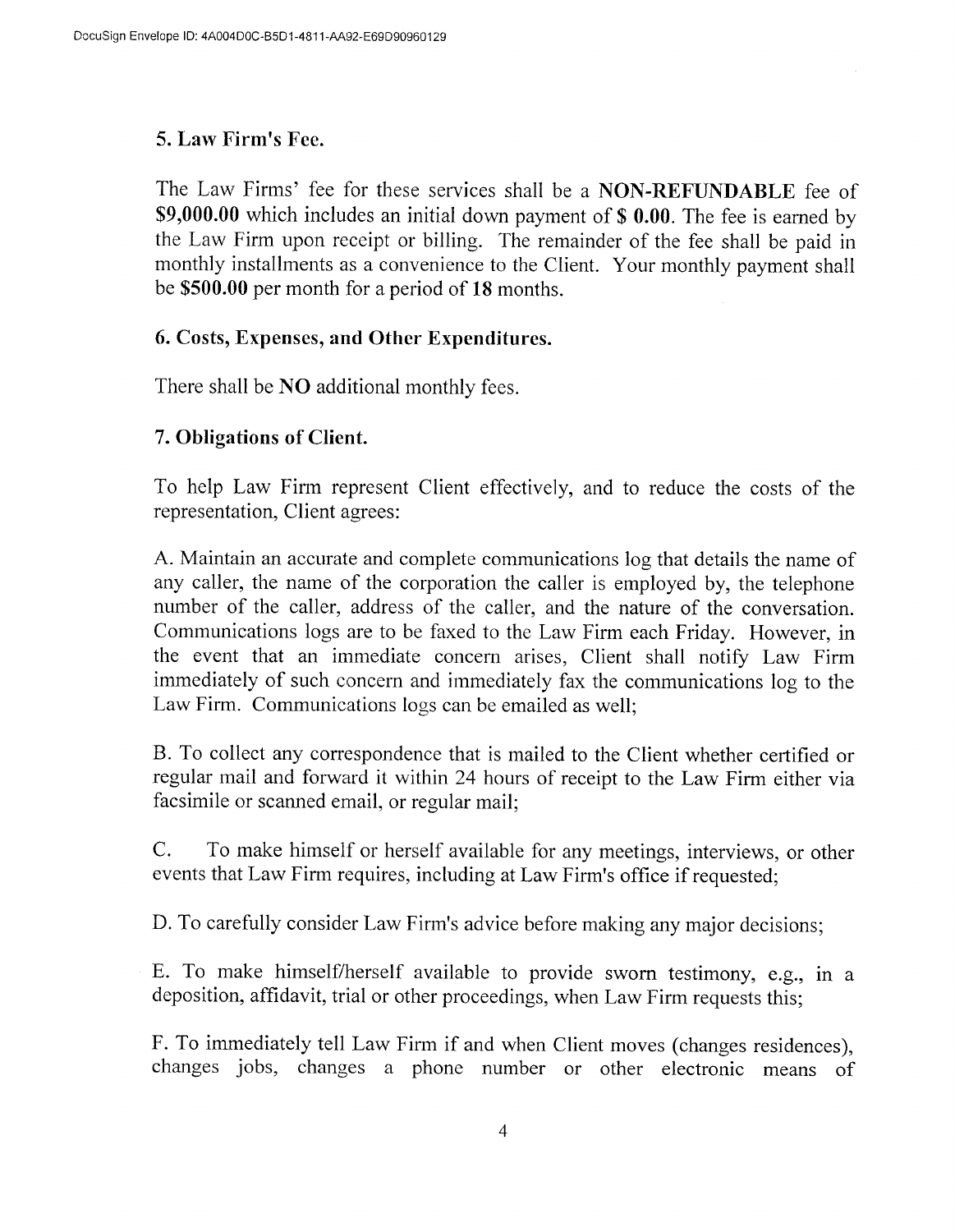communication, or otherwise makes it difficult for Law Firm to communicate with Client;

G. To inform Law Firm about any new developments or information in the matter, e.g., court notices, letters from the opposing party, new factual developments, or other similar developments;

H. To respond to Law Firm's communications (Letters, telephone calls, or other forms of electronic forms of communication) as soon as reasonably possible; and

I. To otherwise, as indicated by Law Firm, help Law Firm provide the services identified in Para. 2(A) and to effectively represent Client.

J. To obtain a copy of Client's credit report from Experian, Equifax, and TransUnion upon execution of this Agreement and forward it to Law Firm immediately upon request. This can be obtained for free by visiting www.annualcreditreport.com.

## **8. Possible Conflicts of Interest.**

If Law Firm determines that he represents another client whose interests conflict, or are likely to conflict, with Client's interests, Law Firm reserves the right to terminate this Agreement, while protecting the confidentiality of any privileged information that Client has provided to Law Firm.

## **9. Ground To Terminate This Agreement.**

A. Client may terminate this Agreement for any or no reason, although Client still will be legally obligated under this Agreement to meet Client's obligations to Law Firm, including the obligation to pay to Law Firm the agreed-upon Law Firm's fee to the extent it has been earned.

B. Law Firm may terminate this Agreement if, in Law Firm's sole judgment, Client has failed to fulfill one of Client's material obligations under this Agreement, or for other good cause, or for any other reason authorized by law (including the ethical rules that govern lawyers).

## 10. **Client's Informed Consent.**

Client has carefully read this Agreement and considered the additional information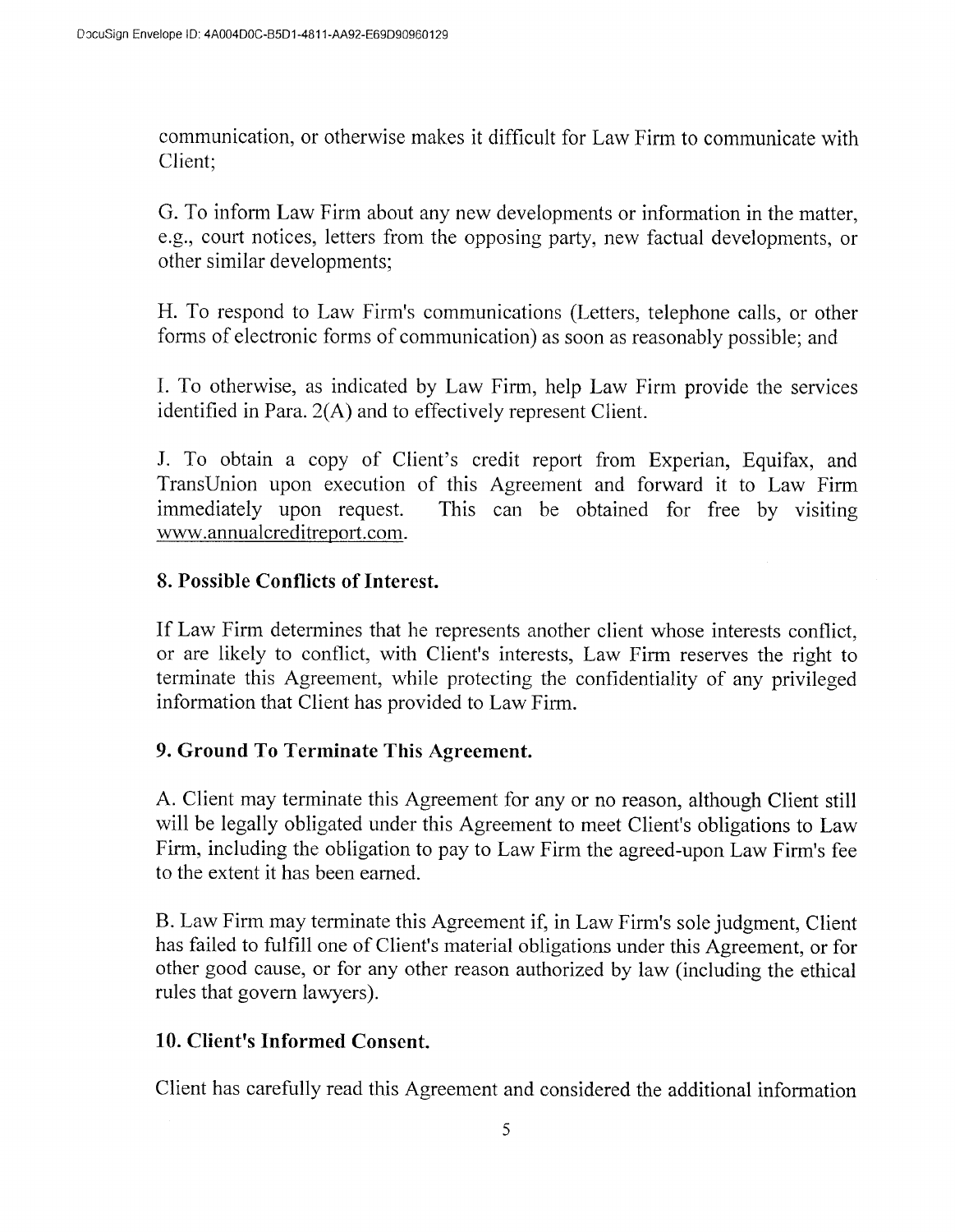and advice that Law Firm has provided to Client. Client understands the possible risks and benefits of the limited-service representation described in this Agreement. Understanding those possible risks and benefits, Client voluntarily, knowingly, and intentionally enters into this Agreement with Law Firm.

Evan S. Kagan, Esquire

Date:

Date: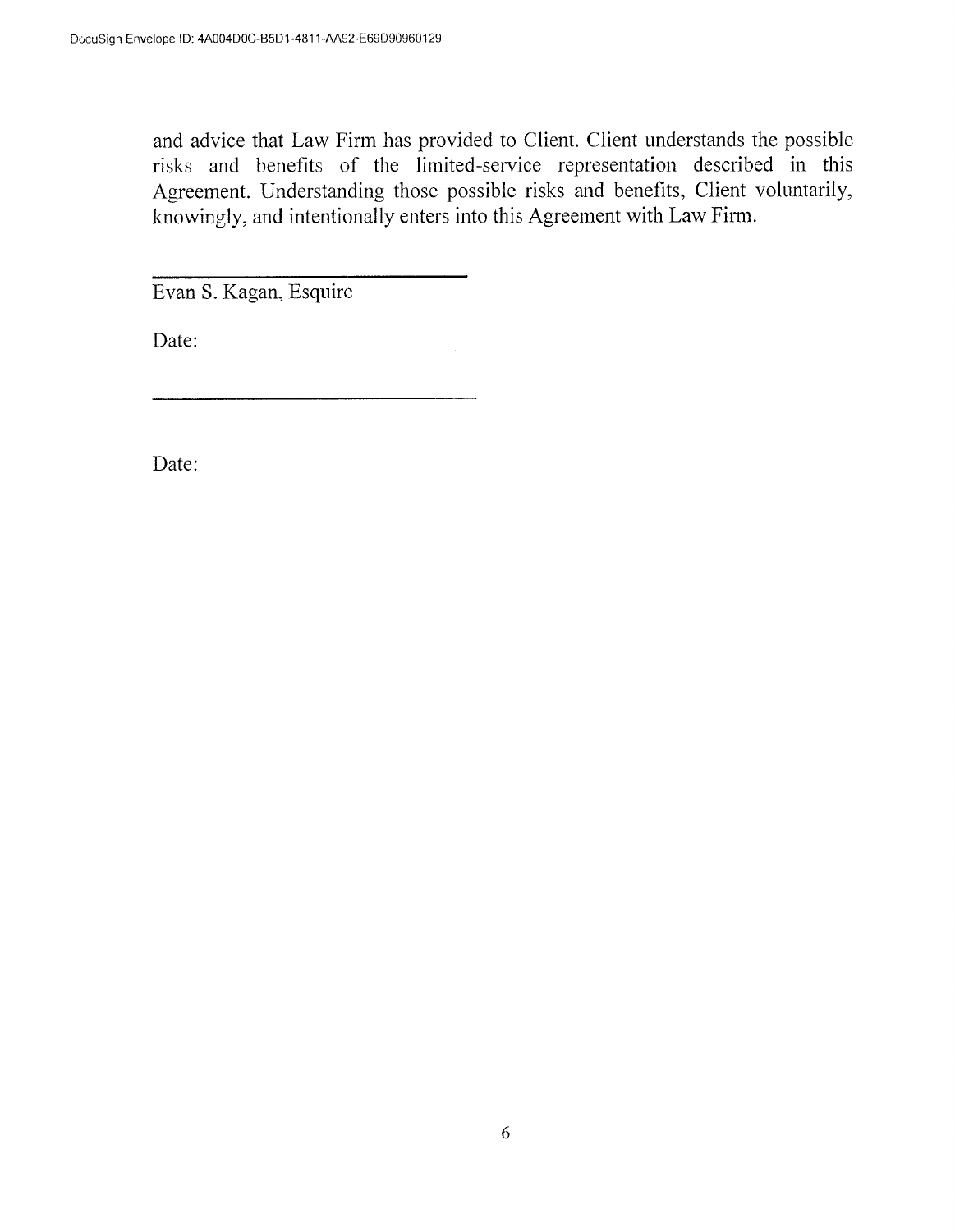# **r.XHIBIT A**

| Name:                        | <b>CITI</b>            |
|------------------------------|------------------------|
| Account #:                   |                        |
| <b>Amount Allegedly Due:</b> | \$10,000.00            |
| Name:                        | <b>Bank of America</b> |
| Account#:                    |                        |
| <b>Amount Allegedly Due:</b> | \$20,000.00            |
| Name:                        | <b>Discover</b>        |
| Account #:                   |                        |
| <b>Amount Allegedly Due:</b> | \$750.00               |
| Name:                        | <b>Capital One</b>     |
| Account #:                   |                        |
| <b>Amount Allegedly Due:</b> | \$800.00               |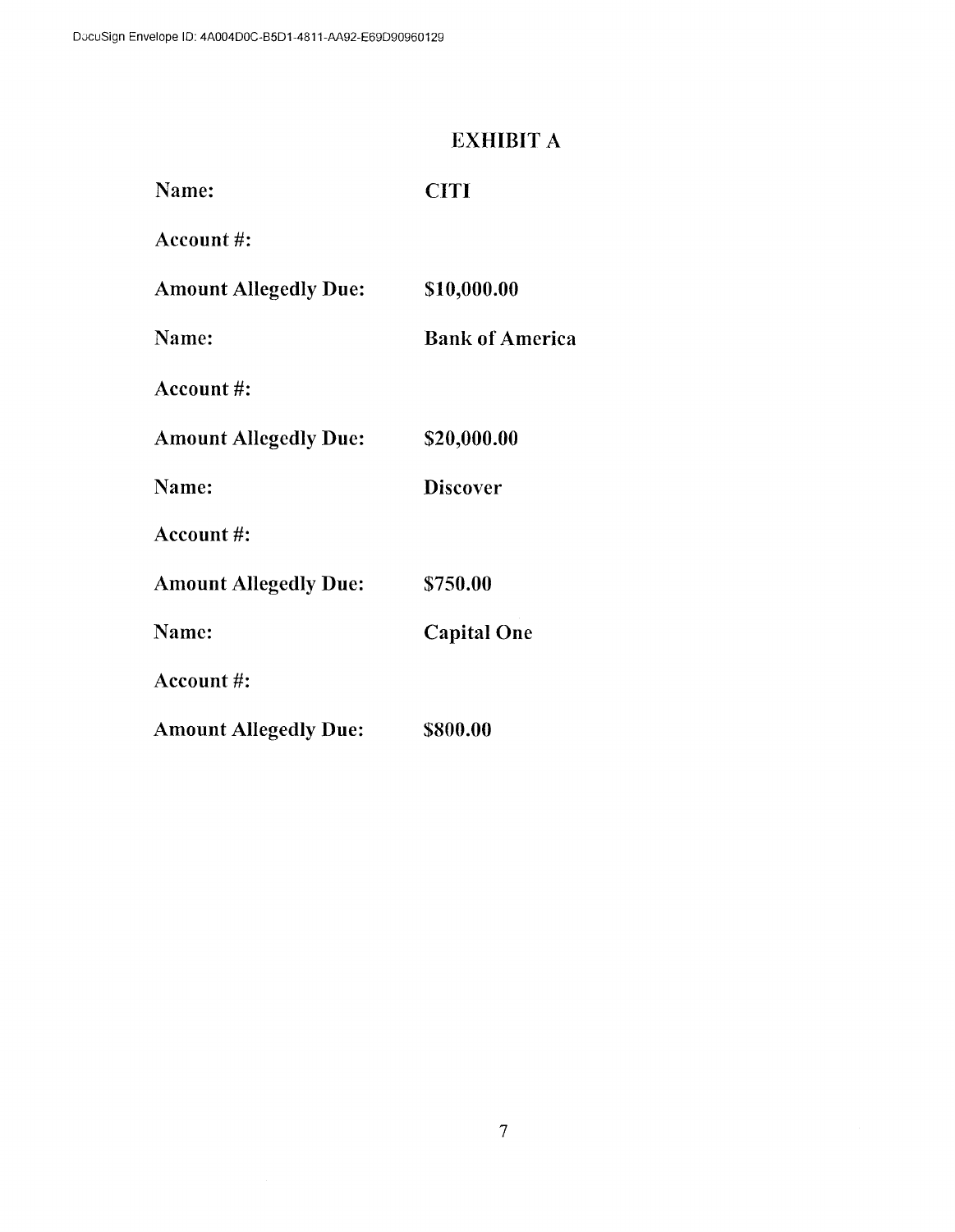# **CLIENT CONTACT INFORMATION**

 $\mathbb{Z}^2$ 

 $\frac{1}{\sqrt{2}}$ 

NAME:

ADDRESS:

CITY, STATE, ZIP:

TELEPHONE:

ALTERNATE TELEPHONE:

ELECTRONIC MAIL: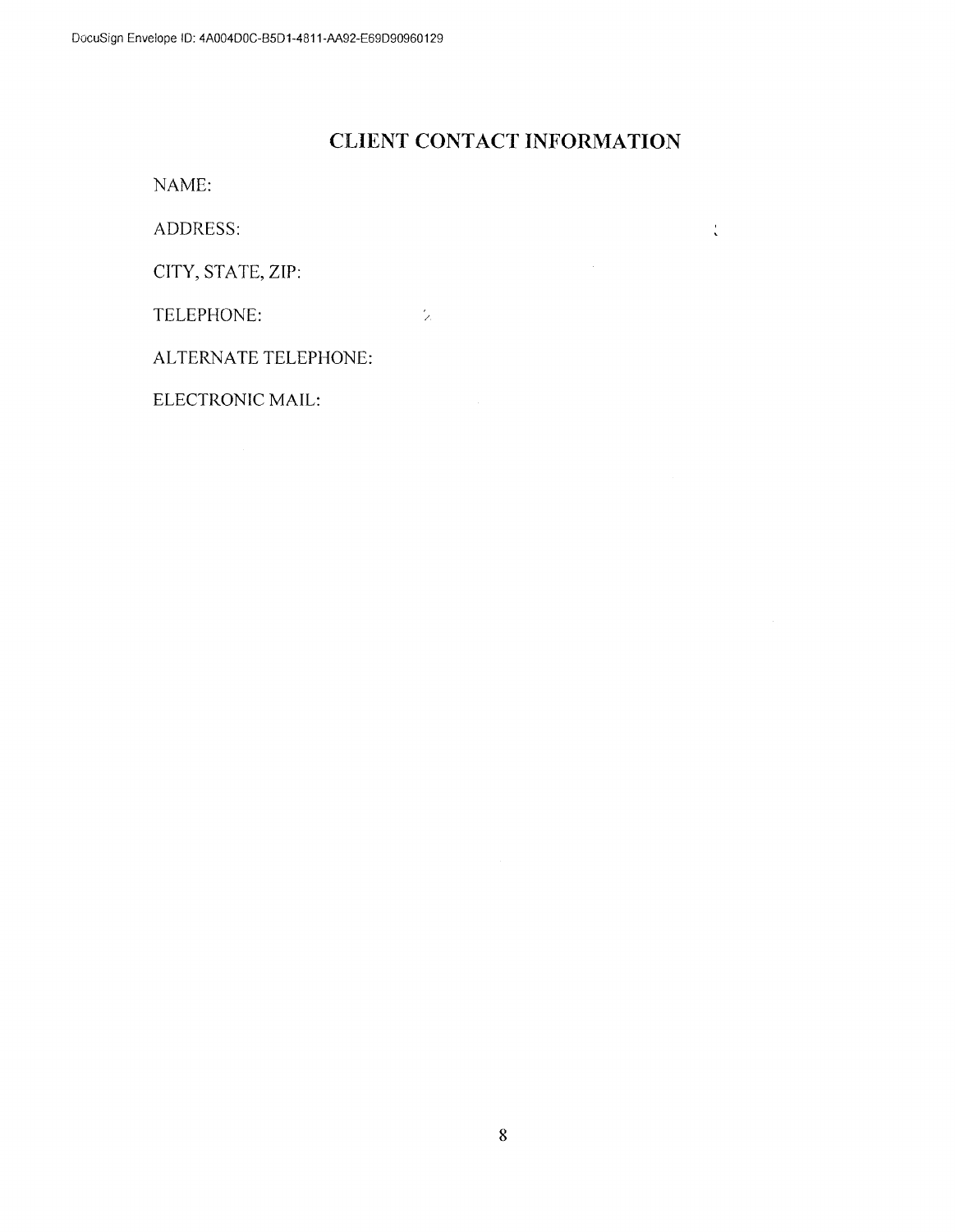#### **ELECTRONIC FUNDS TRANSFER**

CLIENT(S) authorize(s) Law Offices of Evan S. Kagan, P.A. to automatically deduct from CLIENT'S account, as indicated below:

| Amount of Monthly Payment  | \$500.00                                      |                |             |
|----------------------------|-----------------------------------------------|----------------|-------------|
| Type of Account            | Checking                                      | <b>Savings</b> | (check one) |
| <b>Bank Routing Number</b> |                                               |                |             |
| <b>Bank Account Number</b> |                                               |                |             |
| Date of First Payment      | 10/15/2010 in the amount of \$500.00          |                |             |
| Recurring Payment Date     | $15th$ of each month starting on $11/15/2010$ |                |             |
| Name of Account Holder     |                                               |                |             |

There will be a \$25.00 charge for any returned check or NSF withdrawal.

I understand that if I want to suspend or stop the automatic withdrawal from my account, I must give notice of at least seven (7) working days before the date of the next scheduled automatic withdrawal.

**Date Client** 

Date **Client** 

#### **'\*"ATTACH A COPY OF VOIDED CHECK \*'\***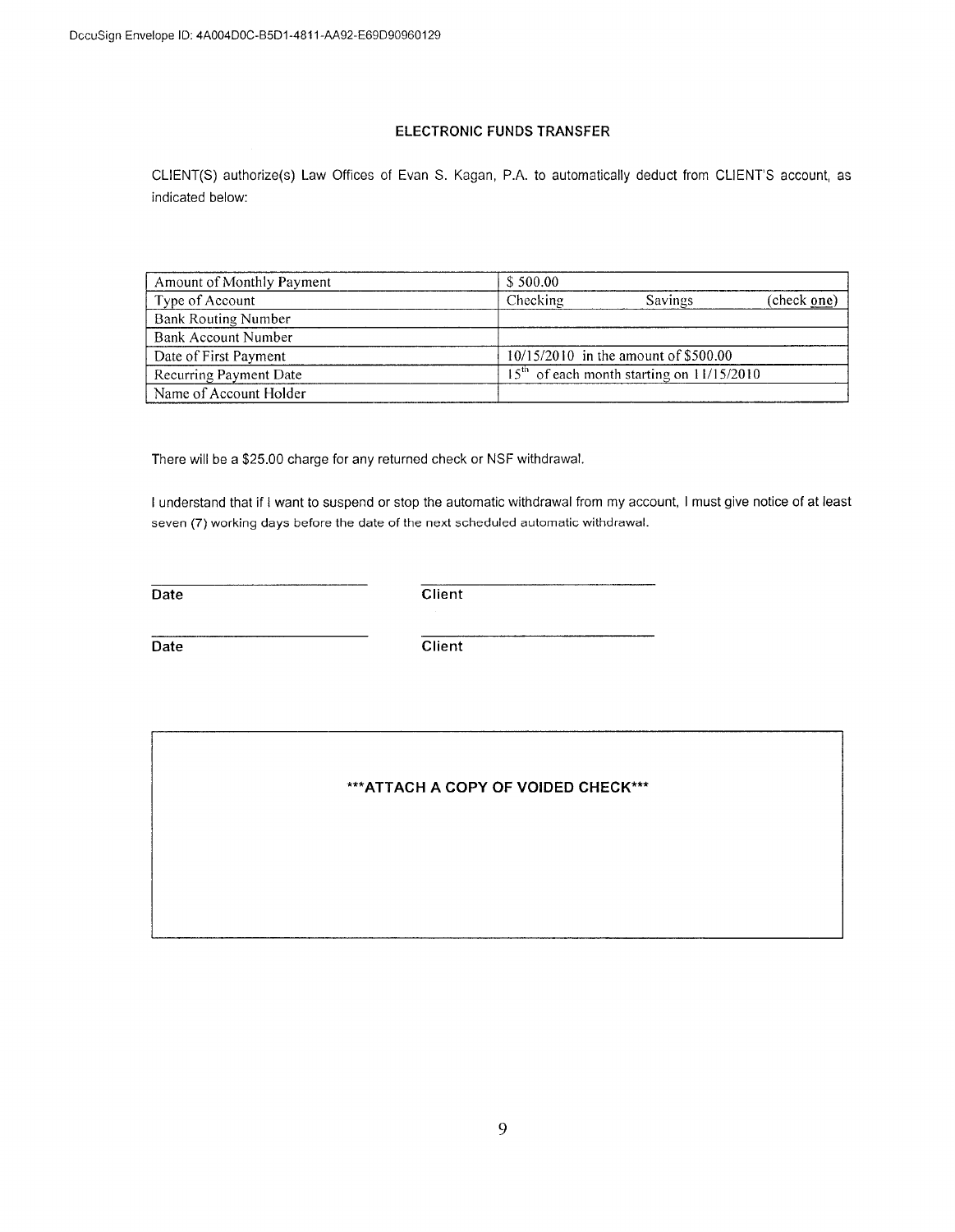#### **STATEMENT OF CLIENT'S RIGHTS**

Before you, the prospective client, arrange a contingent fee agreement with a lawyer, you should understand this statement of your rights as a client. This statement is not a part of the actual contract between you and your lawyer, but, as a prospective client, you should be aware of these rights:

- There is no legal requirement that a lawyer charge a client a set fee or a percentage of money recovered in a case. You, the client, have the right to talk with your lawyer about the proposed fee and to bargain about the rate or percentage as in any other contract. If you do not reach an agreement with one lawyer, you will talk with other lawyers.
- Any contingent fee contract must be in writing and you have three (3) business days to reconsider the contact. You may cancel the contract without any reason if you notify your lawyer in writing within (3) business days of signing the contract. If you withdraw from the contract within the first three (3) business days, you do not owe the lawyer a fee, although you may be responsible for the lawyer's actual costs during that time. If your lawyer begins to represent you, your lawyer may not withdraw from the case without giving you notice, delivering necessary papers to you, and allowing you time to employ another lawyer. Often, your lawyer must obtain court approval before withdrawing from a case. If you discharge your lawyer without good cause after the three-day period, you may have to pay a fee for work the lawyer has done.
- Before hiring a lawyer, you, the client, have the right to know about the lawyer's education, training, and experience. If you ask, the lawyer should tell you specifically about his or her actual experience dealing with cases similar to yours. If you ask, the lawyer should provide information about special training or knowledge and give you this information in writing if you request it.
- Before signing a contingent fee contract with you, a lawyer must advise you whether he or she intends to handle your case alone or whether other lawyers will be helping with the case. If your lawyer intends to refer the case to other lawyers, he or she should tell you what kind of fee sharing arrangement will be made with the other lawyers. If lawyers from different law firms will represent you, at least one lawyer from each law firm must sign the contingent fee contract.
- If your lawyer intends to refer your case to another lawyer or counsel with other lawyers, your lawyer should tell you about that at the beginning. If your lawyer takes the case and later decides to refer it to another lawyer or to associate with other lawyers, you should sign a new contract which includes the new lawyers. You, the client, also have the right to consult with each lawyer working on your case, and each lawyer is legally responsible to represent your interests and is legally responsible for the acts of the other lawyers involved in the case.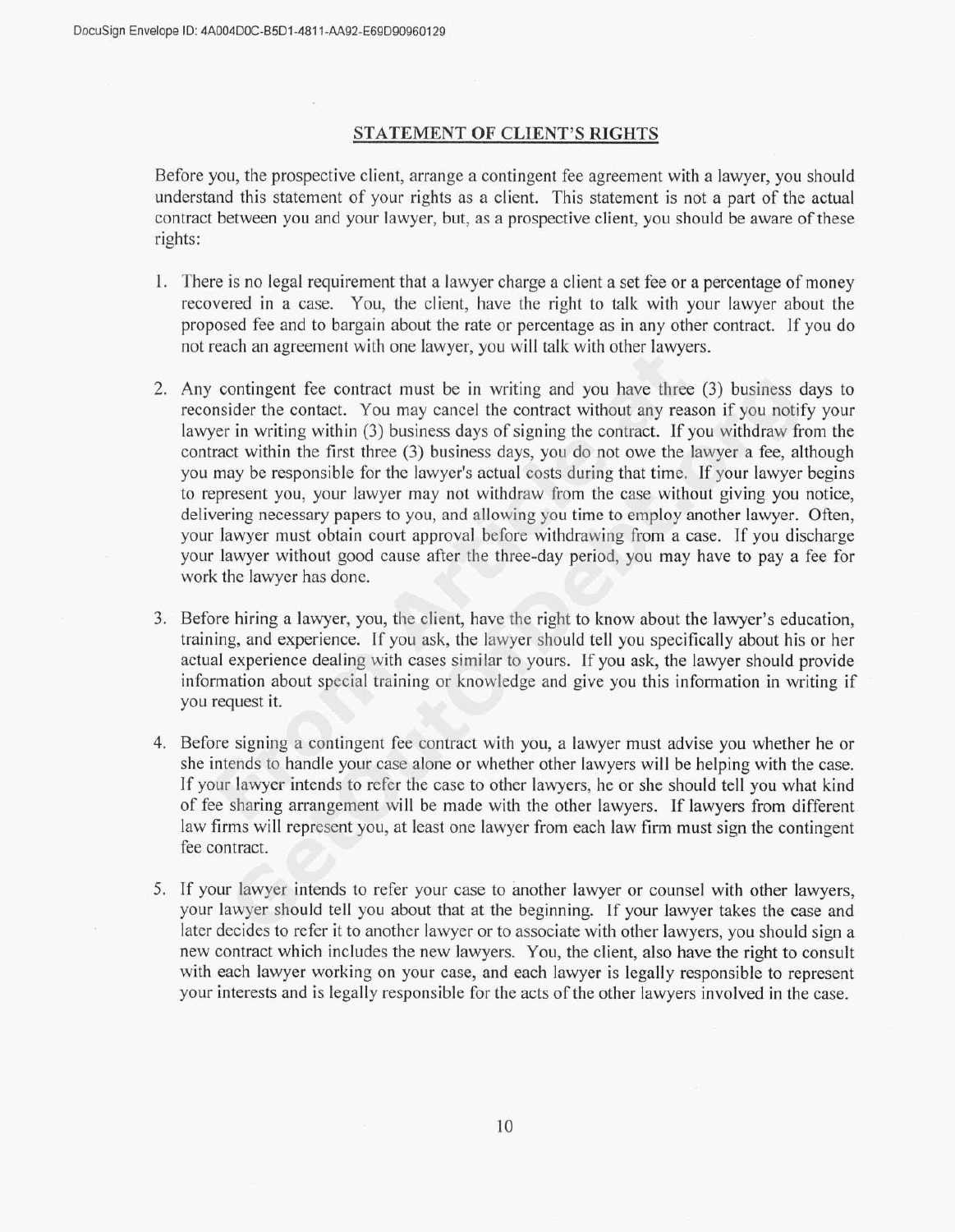- You, the client, have the right to know in advance how you will need to pay the expenses and the legal fees at the end of the case. If you pay a deposit in advance for cost, you may ask reasonable questions about how the money will be or has been spent and how much of it remains unspent. Your lawyer should give a reasonable estimate about future necessary costs. If your lawyer agrees to lend or advance you money to prepare or research the case, you have the right to know periodically how much money your lawyer has spent on your behalf. You also have the right to decide, after consulting with your lawyer, how much money is to be spent to prepare a case. If you pay the expenses, you have the right to decide how much to spend. Your lawyer should also inform you whether the fee will be based on the gross amount recovered, or on the amount recovered minus the costs.
- 7. You, the client, have the right to be told by your lawyer about possible adverse consequences if you lose the case. Those adverse consequences might include money which you might have to pay to your lawyer for costs and liability you might have for Law Firm's fees to the other side.
- You, the client, have the right to receive and approve a closing statement at the end of the case before you pay any money. The statement must list all of the financial details of the **entire** case, **including the amount recovered, all expenses, and a precise statement of you r** lawyer's fee. Until you approve the closing statement you need not pay any money to anyone — including your lawyer. You also have the right to have every lawyer or law firm working on your case sign this closing statement.
- You, the client, have the right to ask your lawyer at reasonable intervals how the case is progressing, and to have these questions answered to the best of your lawyer's ability.
- 10. You, the client, have the right to make the final decision regarding settlement of a case. Your lawyer must notify you of all offers of settlement before and after the trial. Offers during the trial must be immediately communicated, and you should consult with your lawyer regarding whether to accept a settlement. However, you must make the final decision to accept or reject a settlement.
- 11. If, at any time, you, the client, believe that your lawyer has charged an excessive or illegal fee, you, the client, have the right to report the matter to The Florida Bar, the agency that oversees the practice and behavior of all lawyers in Florida. For information on how to reach The Florida Bar, call (904) 222-5286, or contact the local bar association. Any disagreement between you and your lawyer about a fee can be taken to court, and you may wish to hire another lawyer to help you resolve this disagreement. Usually fee disputes must be handled in a separate lawsuit.

Date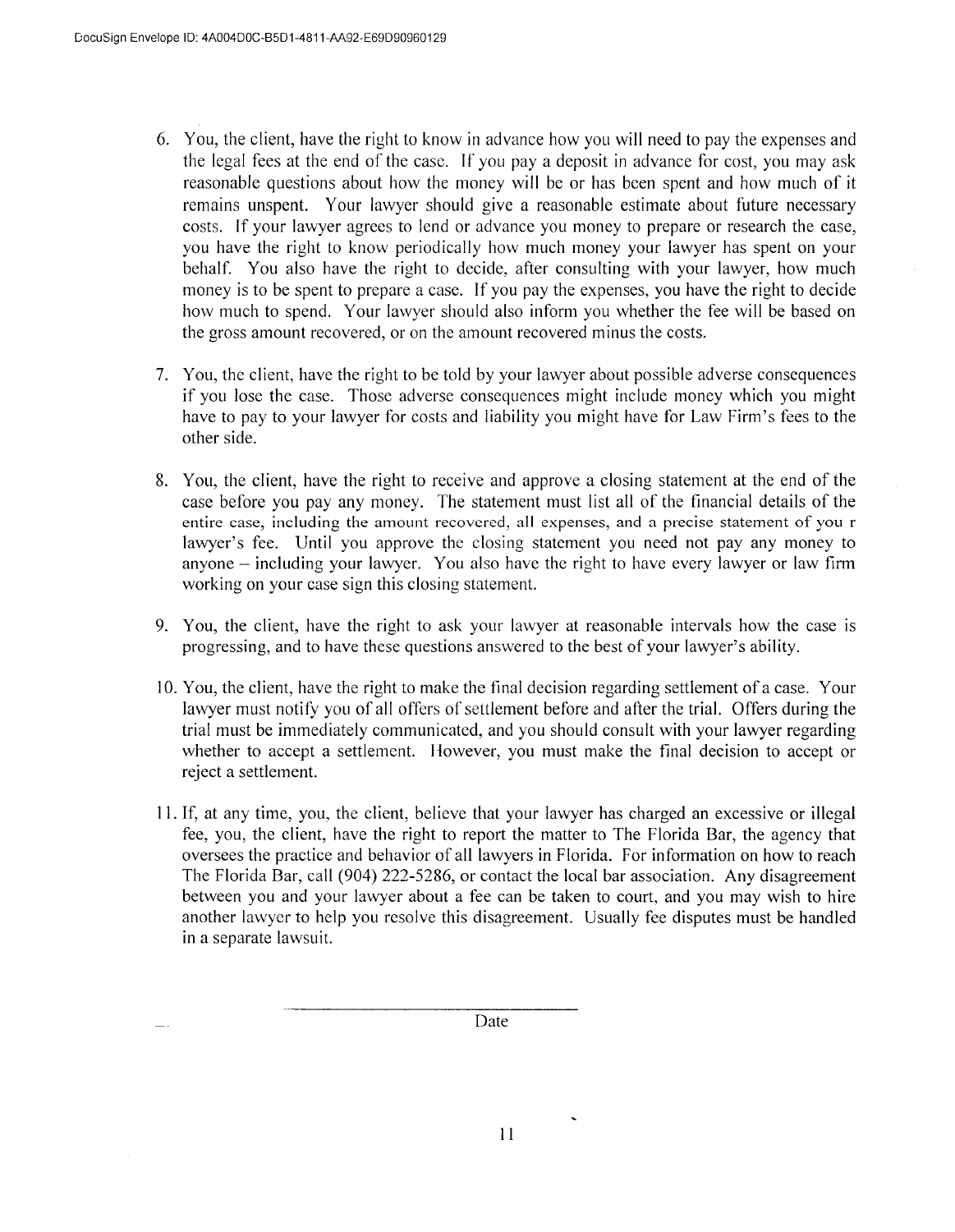### **Agreed and accepted to by:**

# **Law Offices of Evan S. Kagan, P.A.**

By: Evan S. Kagan, Esq. Date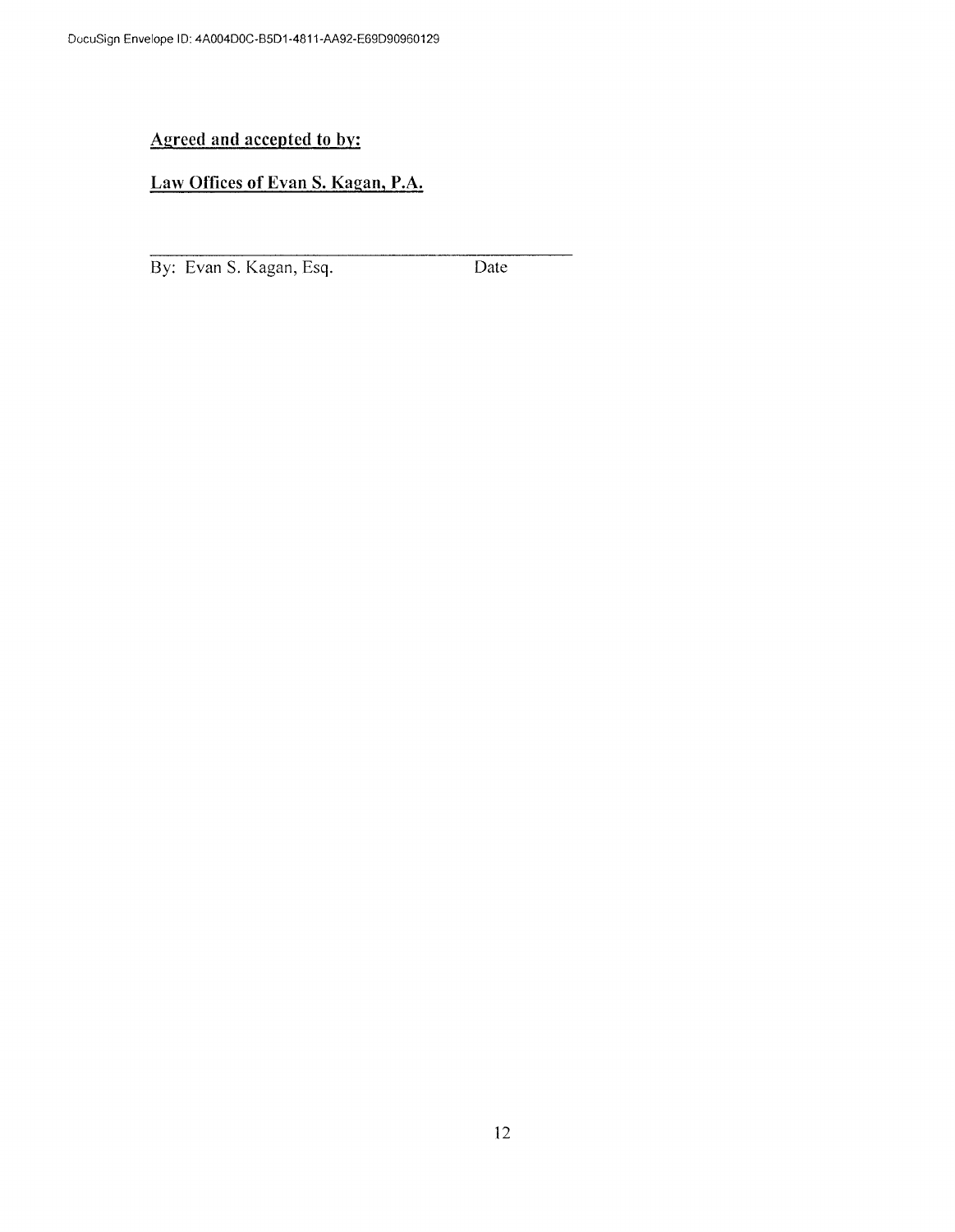# **CONTINGENT EEE RETAINER AGREEMENT**

I HEREBY RETAIN the Law Offices of Evan S Kagan, P.A., ("Law Firm" ) to represent me with respect to the following legal matter: Violations by all creditors listed on Exhibit A from the Proposed Limited Legal Services Retainer Agreement of the:

[<] TILA [<] FCBA [<] FDCPA [<] FCRA [~] ECOA [<] Common Law

I AGREE to pay Law Firm the following fees based upon the gross amount recovered:

- A. 33-1/3% of any recovery, through the time of filing of an answer or a demand for the appointment of arbitrators; or
- B. 40% of any recovery, from the time of filing an answer or a demand for the appointment of arbitrators, through the entry of judgment:
- C. However, in the event that all defendants admit liability at the time of filing their answers and request a trial only on damages: 33-1/3% of any recovery.
- D. An additional 5% of any recovery after notice of appeal is filed or post-judgment relief or action is required for recovery on the judgment.

I UNDERSTAND THAT IN THE EVENT THAT I DISCHARGE MY LAW FIRM WITHOUT CAUSE, I SHALL BE LIABLE TO PAY THEM A REASONABLE FEE BASED UPON THE TIME EXPENDED ON MY CASE AT THEIR CUSTOMARY RATE AS OF THE DATE OF DISCHARGE.

The undersigned client has, before signing this contract, received and read the statement of client's rights and understands each of the rights set forth therein. The undersigned client has signed the statement and received a signed copy to refer to while being represented by the undersigned attorney.

This contract may be canceled by written notification to the Law Firm at any time within 3 business days of the date the contract was signed, as shown below, and if canceled, the client shall not be obligated to pay any fees to the Law Firm for work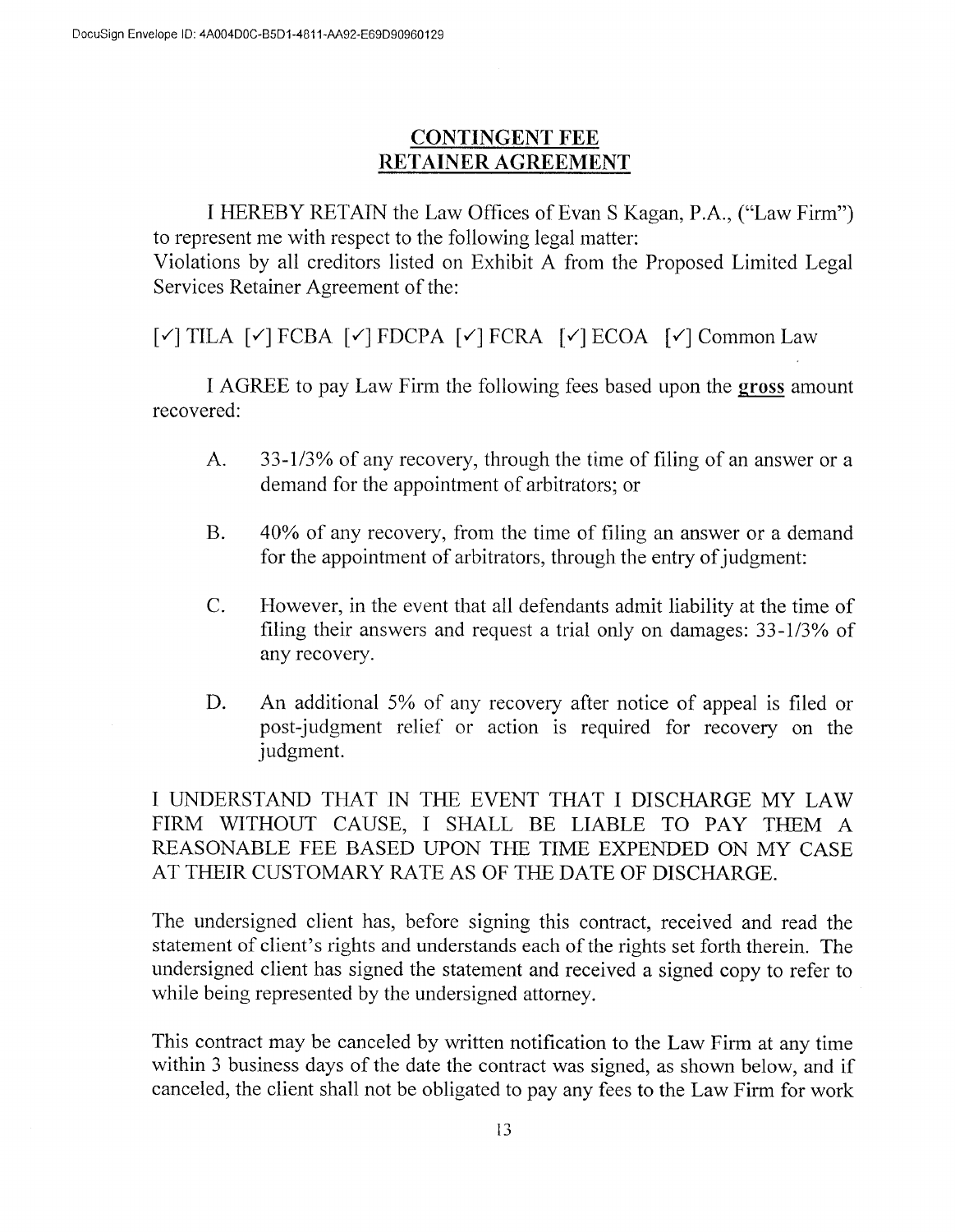performed during that time. If the Law Firm has advanced funds to others in representation of the client, the Law Firm is entitled to be reimbursed for such amounts as the Law Firm has reasonably advanced on behalf of the client.

Dated this  $\qquad \qquad$  day of  $\qquad \qquad$  2010.

APPROVED AND ACCEPTED on the foregoing terms at Broward County, Florida this \_\_\_\_\_\_ day of \_\_\_\_\_\_\_\_\_\_\_\_\_.

# **LAW OFFICES OF EVAN** S. **KAGAN, P.A.**

Evan Kagan, Esquire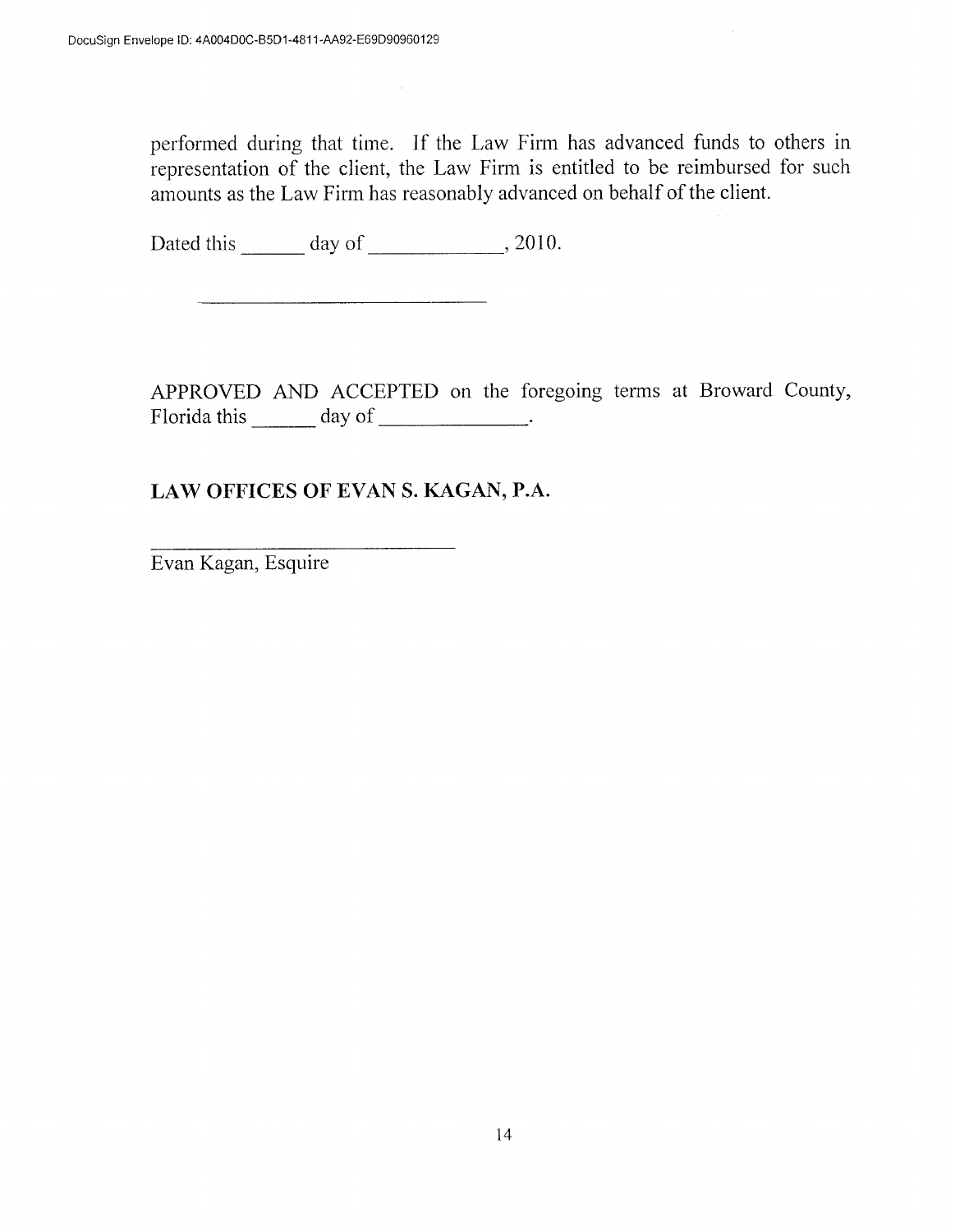#### **POWER OF ATTORNEY**

**KNOW ALL MEN BY THESE PRESENTS, that** in individual (the "Client), hereby appoints and constitutes **The Law Oflices** of **Evan** S. **Kagan, P.A.,** a Florida Professional Association, its employees, agents, and lawyers (the "Firm"), to be its true and lawful Attorney, to act for and in his/her name, place and stead, and authorizes it, in the name and on behalf of the Client:

- (a) to contact and communicate with alleged creditors regarding balances alleged owed and/or outstanding and whether such accounts are in litigation, to initiate disputes regarding certain credit card transactions, and to execute and deliver any and all documents to ascertain the amounts alleged owed and to validate such debts and to facilitate the elimination of such debts (collectively, the "Validation"); and
- (b) to execute any other documents, certificates, instruments or agreements and to take such other actions which such Attorney in his sole discretion may deem appropriate and which may be necessary to ensure an accurate understanding of all alleged creditors and all amounts alleged to be owed, and whether such accounts are in litigation.

The Client hereby authorizes the Attorney named herein to take any and all actions and to execute and deliver any and all documents related to the Validation as fully, amply, and effectually, for all intents and purposes, as the Client ought or might take, execute or deliver if personally represented. The Client further ratifies and confirms any and all actions lawfully taken by the aforesaid Attorney in carrying out the powers set forth above.

IN WITNESS WHEREOF, the Client has executed this document under seal this \_\_\_\_\_\_ day of , 2010.

| By: |  |
|-----|--|
|-----|--|

Print:

STATE OF Pennsylvania

COUNTY OF

The foregoing instrument was acknowledged before me this day of who is personally known to me , 2010, by  $\sim$   $\sim$   $\sim$   $\sim$   $\sim$   $\sim$  who is personally known to me or who has produced as identification.

Notary Public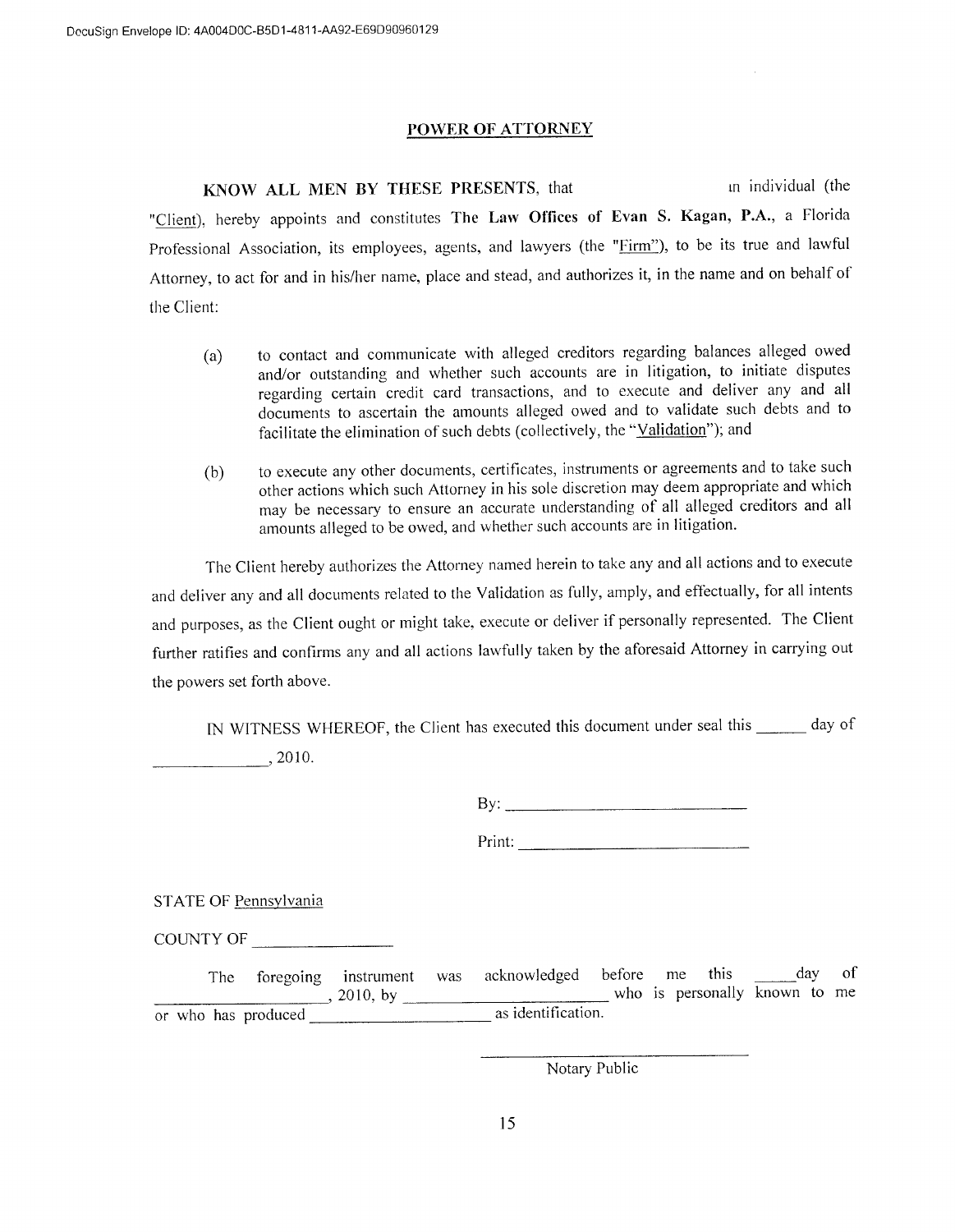### **AFI IDAVIT IN SUPPORT OF I'RUTH IN LENDING ACT DISPUTE**

#### STATE OF Pennsylvania

COUNTY OF

On this day personally appeared before me, the undersigned authority. The same who is personally known by me or has produced identification to me, who first being duly sworn deposes and says:

I am over the age of eighteen and otherwise *sui juris*.  $1.$ 

The statements made herein are made upon my personal knowledge and reasonable  $\overline{2}$ .

belief.

3. I did not agree to the interest rate being charged on my credit card account issued by all accounts listed on **Exhibit** A.

4. I attempted to recreate the banks math or in the alternative check that the banks math was accurate but it was to no avail. Accordingly, I have a good faith belief that there is a mathematical error on the periodic billing statement.

5. I authorize my attorney to dispute the sum allegedly due on the account and request clarification of each and every charge posted to the account within the previous 60 days including a request for the documentary evidence thereof.

#### **FURTHER AFFIANT SAYETH NAUGHT**

Sworn to and subscribed before me this day of , 2010.

NOTARY PUBLIC

Printed Name of Notary Public

My Commission Expires: